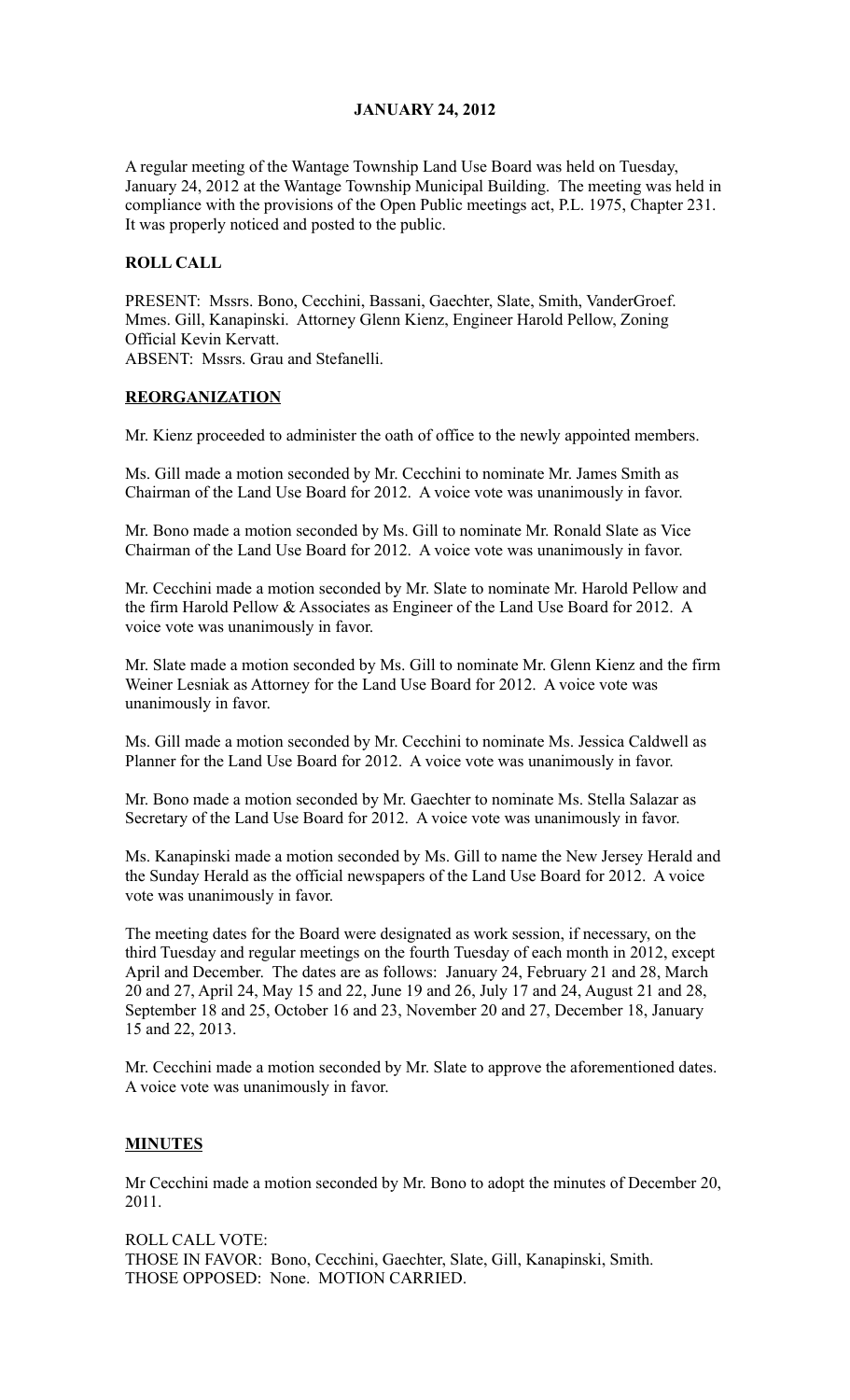## **RESOLUTIONS**

#### **L-10-2008 CARROLL QUINN**

Mr. Cecchini made a motion seconded by Mr. Bono to adopt the resolution memorializing the Board's decision of December 20, 2011 granting one-year extension of preliminary major subdivision approval to Carroll T. Quinn for Block 113, Lots 2.01 and 2.03, located at 40 Fernwood Road in the R-5 Zone, pursuant to N.J.S.A. 40:55D-49(c), subject to the following terms and conditions:

- 1. The extension granted herein shall expire on December 16, 2012.
- 2. All terms and conditions of the Board's aforementioned major subdivision approval, unless amended herein, shall remain in full force and effect.
- 3. Subject to all other applicable rules, regulations, ordinances and statutes of the Township of Wantage, County of Sussex, State of New Jersey, or any other jurisdiction.

ROLL CALL VOTE: THOSE IN FAVOR: Bono, Cecchini, Gaechter, Slate, Gill, Kanapinski, Smith. THOSE OPPOSED: None. MOTION CARRIED.

## **L-11-12 MAINLAND SUSSEX, LLC**

Mr. Gaechter made a motion seconded by Ms. Gill to adopt the resolution memorializing the Board's decision of December 20, 2011 granting minor site plan and "c" variance relief to Main Land Sussex Co., LLC for minor site plan approval and "c" variance relief for property known as Block 7, Lots 12 and 13.02, as shown on the Tax Map of the Township of Wantage, located on Route 23 in the HC Zone, requesting approval of signage changes on the Subject Property, including the construction of a replacement pylon sign, be and is hereby granted pursuant to N.J.S.A. 40:55D-50 and N.J.S.A. 40:55D-70(c), subject to the following terms and conditions:

- 1. The development of this parcel shall be implemented in accordance with the plans submitted and approved.
- 2. Applicants shall revise the plans to reduce the overall height of the pylon sign to no more than 42 feet from grade at the sign location.
- 3. Applicants shall revise the plans to display on the pylon sign the number of the street address of the Subject Property.

ROLL CALL VOTE:

THOSE IN FAVOR: Bono, Cecchini, Gaechter, Slate, Gill, Kanapinski, Smith. THOSE OPPOSED: None. MOTION CARRIED.

#### **APPLICATIONS**

### **L-14-2006 STEVEN LANG**

The applicant is requesting third one-year extension of final major subdivision approval. This application was originally approved February 27, 2007 and memorialized March 27, 2007 with the latest extension granted to March 27, 2011. The property is known as Block 9, Lot 152 and is located on Ramsey Road in the RE zone.

Attorney Michael Gaus appeared before the Board on behalf of the applicant.

Mr. Gaus indicated that the applicant was still not ready to go through with this request as there was still paperwork that had to be executed by the owner of the property. He asked the Board to do what the Board deemed necessary in this case so that the applicant did not have to keep carrying this application from month to month.

Ms. Gill made a motion seconded by Mr. Slate to dismiss this application without prejudice and to allow the applicant to come back to the Board when he deemed it appropriate.

The Board voted unanimously in favor.